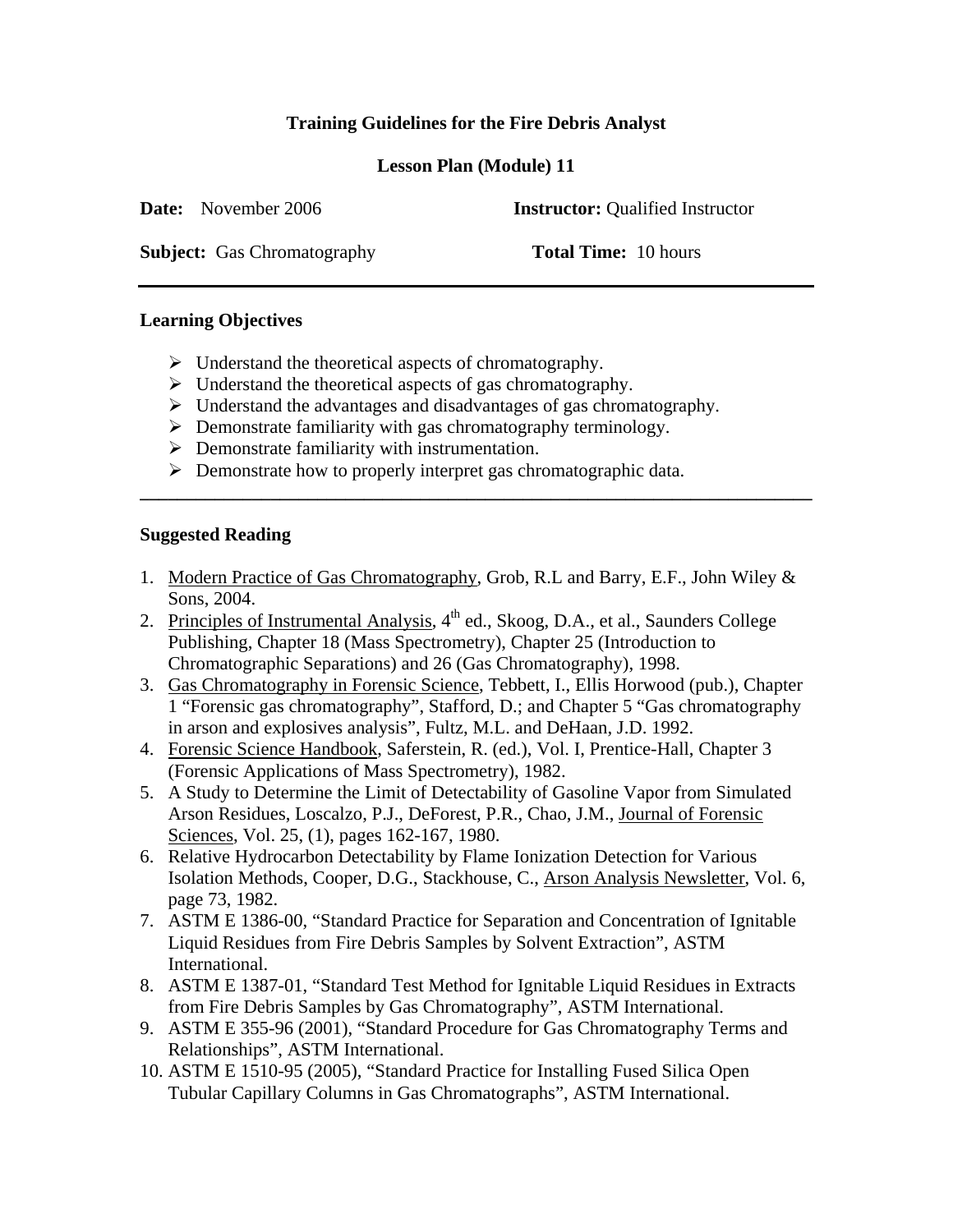11. ASTM E 594-96 (2006), "Standard Practice for Testing Flame Ionization Detectors Used In Gas or Supercritical Chromatography", ASTM International.

### **Introduction**

This lesson covers the theoretical basis of gas chromatography and its application to the analysis of ignitable liquids and other materials.

#### **Outline**

- 1. Theoretical aspects
	- a. History of chromatography
	- b. Introduction to the various chromatographic methods
	- c. Gas/liquid phase equilibrium
	- d. Van Deemter curves
	- e. Cross contamination
	- f. Temperature vs. retention behavior
- 2. Chromatographic columns
	- a. Liquid
	- b. Packed
	- c. Polar/non-polar
	- d. Column efficiency
	- e. Resolution
- 3. Carrier Gas
	- a. Gas selection
	- b. Flow rate
	- c. Troubleshooting
- 4. Detectors
	- a. Thermal
	- b. Flame ionization
	- c. Photoionization
	- d. Mass Spectrometry
	- e. Other
- 5. Quantitative evaluation
	- a. Triangulation
	- b. Correlation of area and quantity
	- c. Peak characteristics
- 6. Qualitative evaluation
	- a. Peak pattern comparison (with standards)
	- b. Instrument Coupling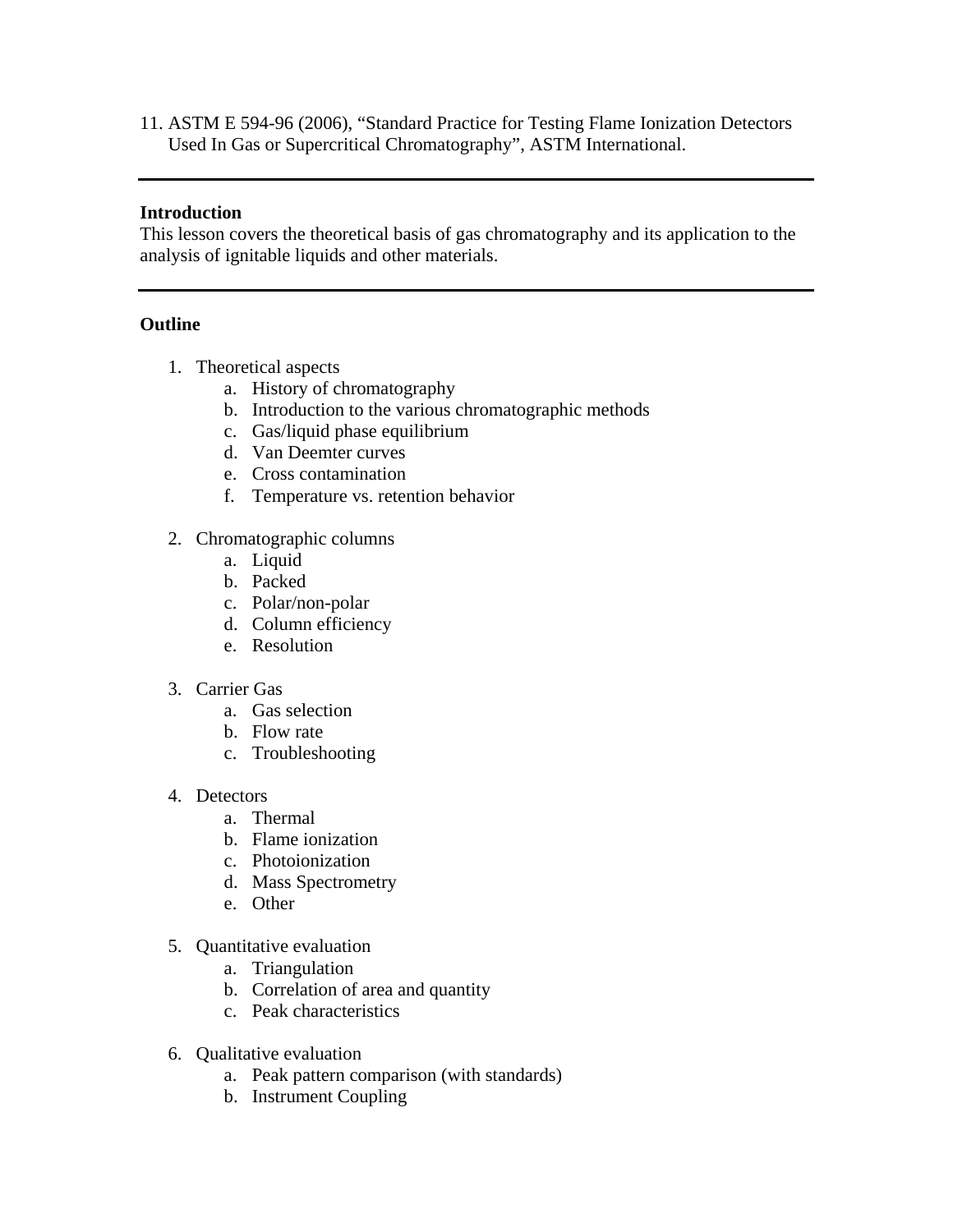- i. GC/MS
- ii. GC/MS/MS
- iii. GC/FTIR

### **Teaching Aids**

- 1. Provide actual GC runs of various volatile components. Demonstrate actual events of contamination, overload, improper oven temperatures and other factors that have an affect on interpretation.
- 2. Practical exercises involving various gas chromatographic parameters.
- 3. Practical exercises involving interpretation of gas chromatographic data.
- 4. PowerPoint presentation
- 5. Attend a course from an instrument manufacturer.

#### **Summary**

After completion of this module, the student should be able to determine correct sample preparation per sample attributes, how to obtain the best signal, the required instrumentation parameters per the specifics of each sample and be able to interpret a chromatographic chart.

#### **Test Questions**

- 1. Which of the following gases provides the best chromatographic separation over the widest temperature range?
	- a. air
	- **b. hydrogen**
	- b. helium
	- c. nitrogen
- 2. The temperature of the injection port should be:
	- a. hotter than the final oven temperature
	- b. room temperature
	- **c. optimized for the desired results**
	- c.  $250^0C$
- 3. Tailing of the peak can be an indication of:
	- a. weak sample
	- **b. active sites in the GC system**
	- b. empty carrier gas
	- c. faulty injection port septum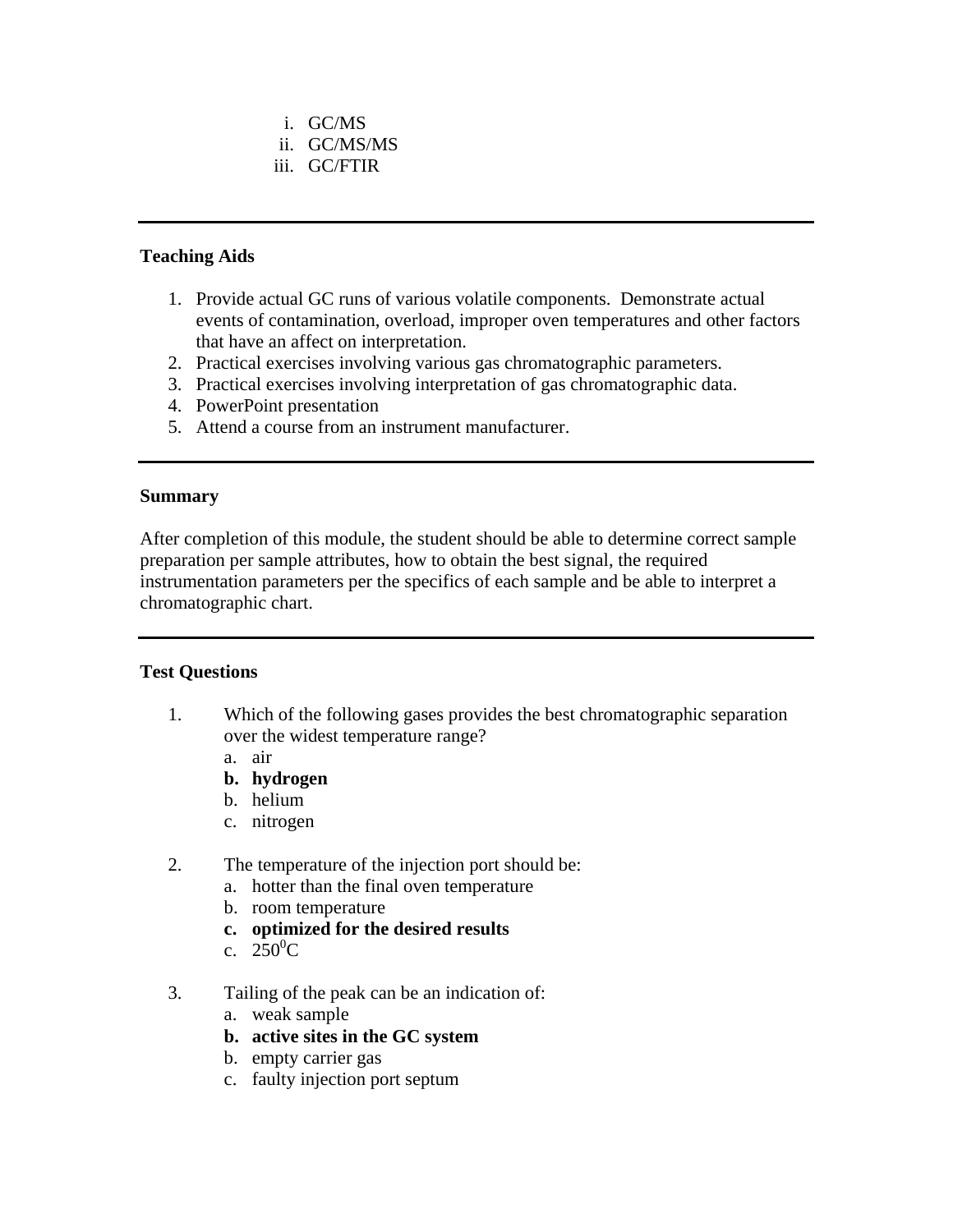- 4. Inadequate resolution of two or more components could yield a chromatographic profile exhibiting:
	- a. fronting
	- **b. shouldering**
	- b. tailing
	- c. ghost peaks
- 5. What is the function of makeup gas?

## **a. to optimize the flame**

- a. to burn residue
- b. clean the detector
- c. provide fuel for the flame
- 6. Retention time can be affected by:
	- a. carrier gas leakage
	- b. insufficient carrier gas pressure
	- c. overloaded sample
	- d. deviation from the oven temperature program
	- **e. all of the above**
- 7. Which of the following is a non-polar stationary phase?
	- a. phenymethylpolysiloxane
	- b. cyanopropylpolysiloxane
	- c. Tenax
	- **d. dimethylpolysiloxane**
- 8. Single column gas chromatographic results are a means of positive identification for a single component. True or **False**
- 9. What physical properties affect the elution order of components on a nonpolar column?
	- a. vapor pressure
	- b. molecular weight
	- c. polarity
	- d. unsaturation
	- **e. all of the above**
- 10. A gas chromatograph calibration can be used as a check of:
	- a. deviation in retention time
	- b. reduced detection limits
	- c. proper instrument functioning
	- d. injection technique
	- **e. all of the above**
- 11. A blank chromatogram can be the result of:
	- a. a faulty septum